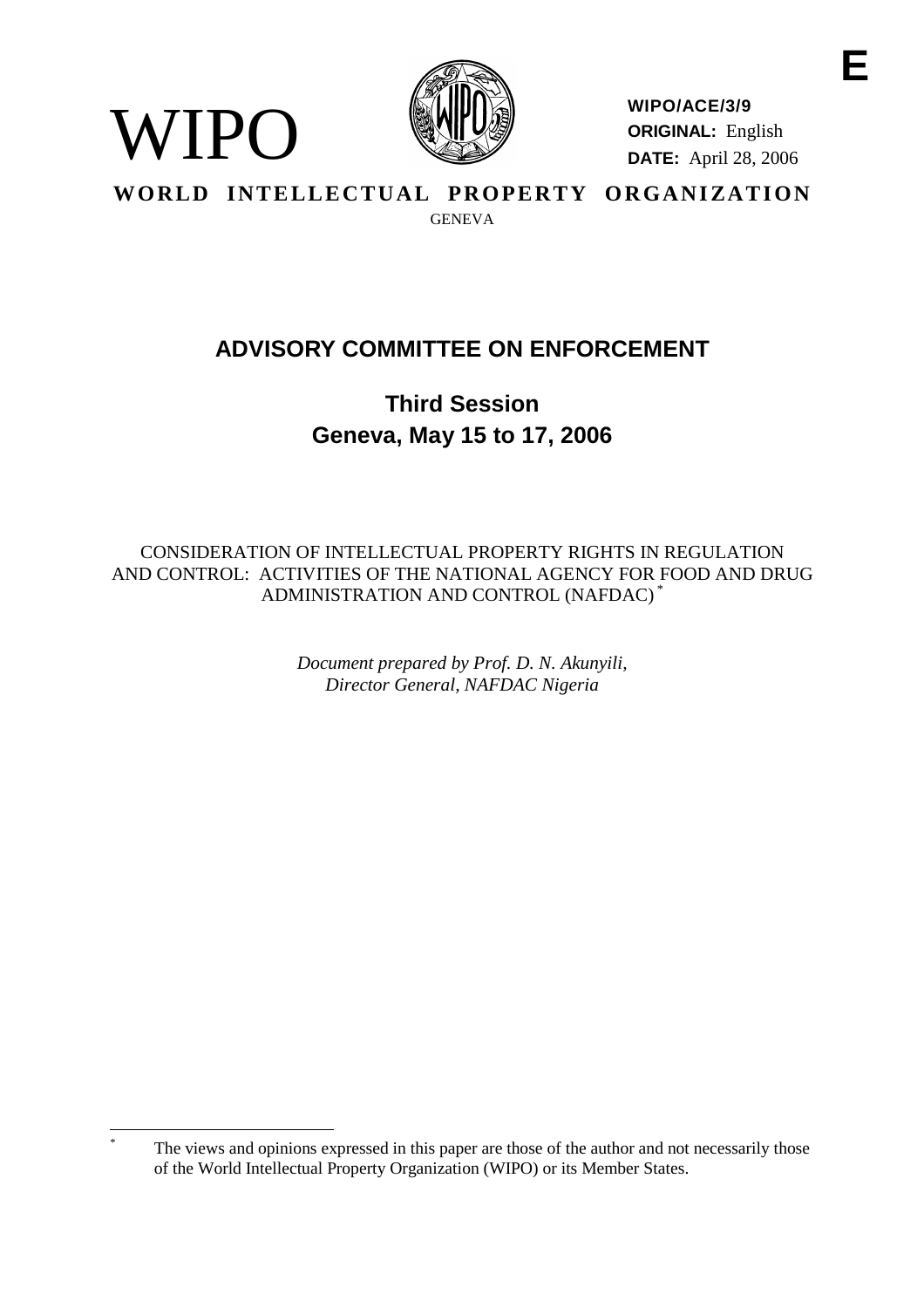## CONSIDERATION OF INTELLECTUAL PROPERTY RIGHTS IN REGULATION AND CONTROL: ACTIVITIES OF THE NATIONAL AGENCY FOR FOOD AND DRUG ADMINISTRATION AND CONTROL (NAFDAC)

#### INTRODUCTION

The topic "Consideration of intellectual property rights in regulation and control activities of NAFDAC" will highlight the activities of the National Agency for Food and Drug Administration & Control (NAFDAC) in actualizing its mandate which is to regulate and control foods, drugs and other regulated products with reference to intellectual property rights. This is carried out in tandem with the federal government policy of ensuring optimum public health alongside promotion of individual private investment. NAFDAC is not oblivious of the provisions of agreements on trade related aspects of intellectual property rights (TRIPS) which has not been domesticated in legal system of Nigeria. Be that as it may, the Agency has taken measures to ensure that its primary focus which is safeguarding public health as mandated by its enabling laws and consistent with national policy are effectively pursued.

The different forms of intellectual property namely, trademark and patents are relevant to the regulatory and control function of the Agency. While not primarily focused on enforcement of property rights, the Agency's concerns are on how claims and counterclaims on these issues affect its primary responsibilities. Being that its regulatory functions are product based, much attention is paid to trademark issues because of product identity. The onus of proof however lies on the claimants. From a regulatory standpoint, distinctiveness is the essence of a valid trademark. Whatever that detracts from this, will be a pure recipe for confusion and a negation of the right of a consumer to make informed choice.

Patents which are mostly drug related are recognized in so far as they are consistent with the national drug policy. The main objectives of the national drug policy are to make effective, safe and low cost drugs available and affordable to meet the needs of the entire population and to ensure that drugs are of good quality and used rationally.

Misbranding or counterfeiting of regulated products is a direct consequence of violation of intellectual property rights. The prevalence of violations of these rights and the need for proper management of intellectual property regime offer compelling reasons for enforcement activities within a legal regulatory framework.

## THE LEGAL REGULATORY FRAMEWORK

The National Agency for Food and Drug Administration and Control (NAFDAC) is a body corporate established by the NAFDAC Act of 1993 now listed in the Laws of the Federation of Nigeria 2004 as Cap NI.

NAFDAC is empowered under the enabling law to amongst other things: regulate and control the importation, exportation, manufacture, advertisement, distribution, sale and use of food, drugs, cosmetics, medical devices, packaged water and chemicals, generally know as regulated products.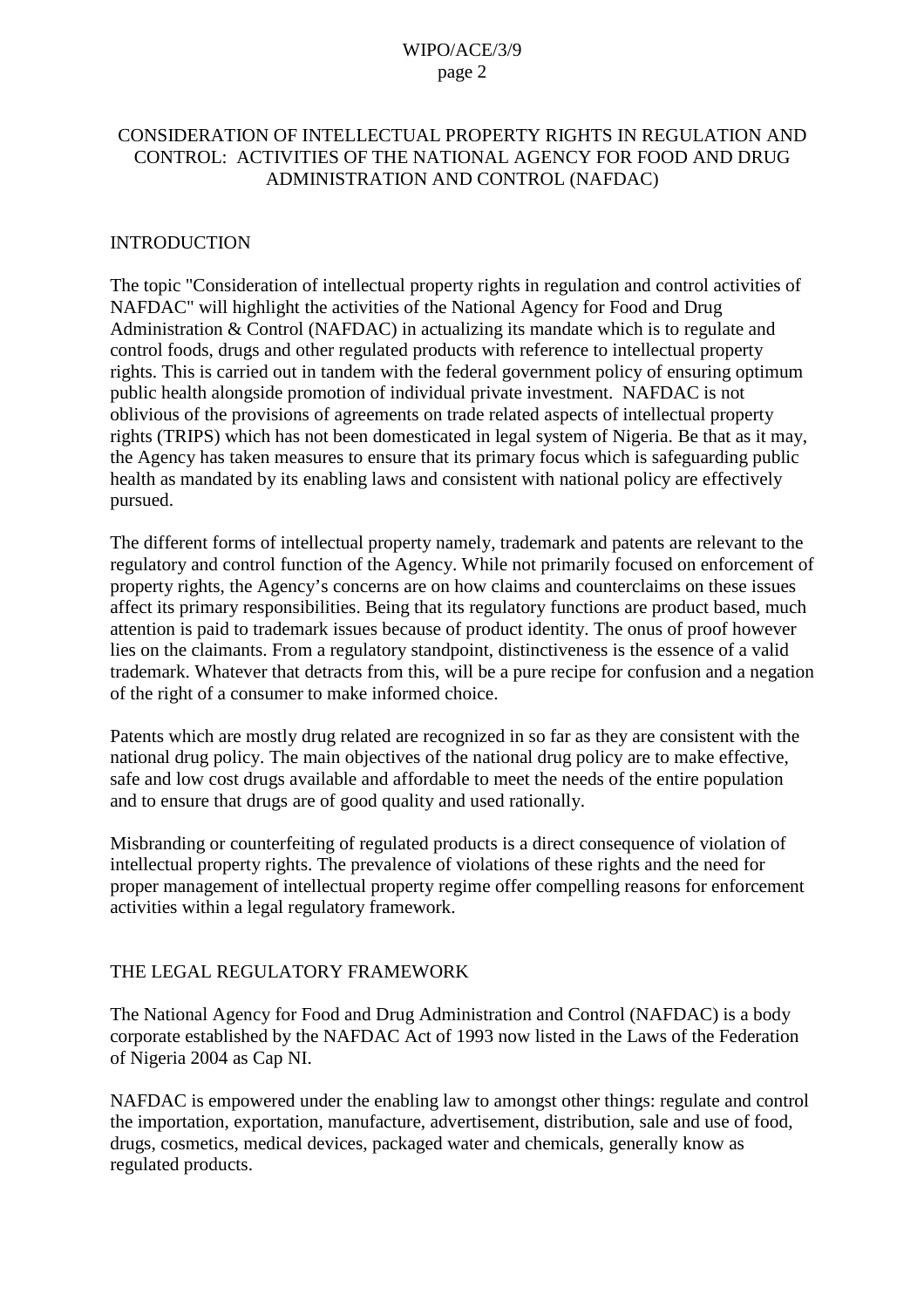The Agency is mandated to under take the registration of regulated products. Related to this, is the recognition of intellectual property rights in evaluation of data and products submitted for marketing authorization.

Under the provisions of various regulations and related guidelines on registration, the submission of evidence of ownership of trademark is a condition precedent for the registration of branded regulated products. Although, whenever any trademark right is in conflict with any regulations or requirements of the Agency, the latter will supercede (e.g. the issue of look alike and sound-alike). This is informed by the need to ensure that the Agency's core mandate which essentially is the protection of consumers by ensuring the use of only safe, wholesome, quality and properly labeled regulated products is effectively adhered to.

Having recognized counterfeiting and circulation of fake products as a health issue as well as an infringement of intellectual property rights, the Agency has as part of its Enforcement Directorate, a police force squad that is responsible for ensuring that its regulations and guidelines are adhered to. They are to arrest any person suspected of committing an offence under the national law on counterfeiting and collation of files for prosecution by the Agency's legal team.

MEASURES TAKEN BY NAFDAC IN THE FIGHT AGAINST THE INCIDENCE OF COUNTERFEIT REGULATED PRODUCTS AND TO PROTECT INTELLECTUAL PROPERTY RIGHTS.

#### PUBLIC ENLIGHTENENT CAMPAIGNS

NAFDAC is empowered under section 14 of its enabling law to apply the resources at its disposal to publicize and promote its activities. This includes enlightenment campaign, which remains one of its most effective strategies in combating product counterfeiting and ensuring effective protection of intellectual property rights.

This is the Agency's most effective strategy involving dialogue, education and persuasion.

It is sustained by using:

- Print and electronic media such as jingles, alert notices, erection of billboards, publication of differences between identified fake and genuine products in the national dailies, etc.
- Production of many other publications, fliers, leaflets and posters, both in English and Vernacular languages;
- Workshops, seminars and meetings have been conducted for most stakeholders.
- Mobilization campaign for rural dwellers is on-going.

The campaign has also been extended to Nigerian High Schools in order to catch them young, by organizing annual competitions and prize giving ceremonies on their understanding of the ill effects of counterfeit regulated products on the society. The Agency has established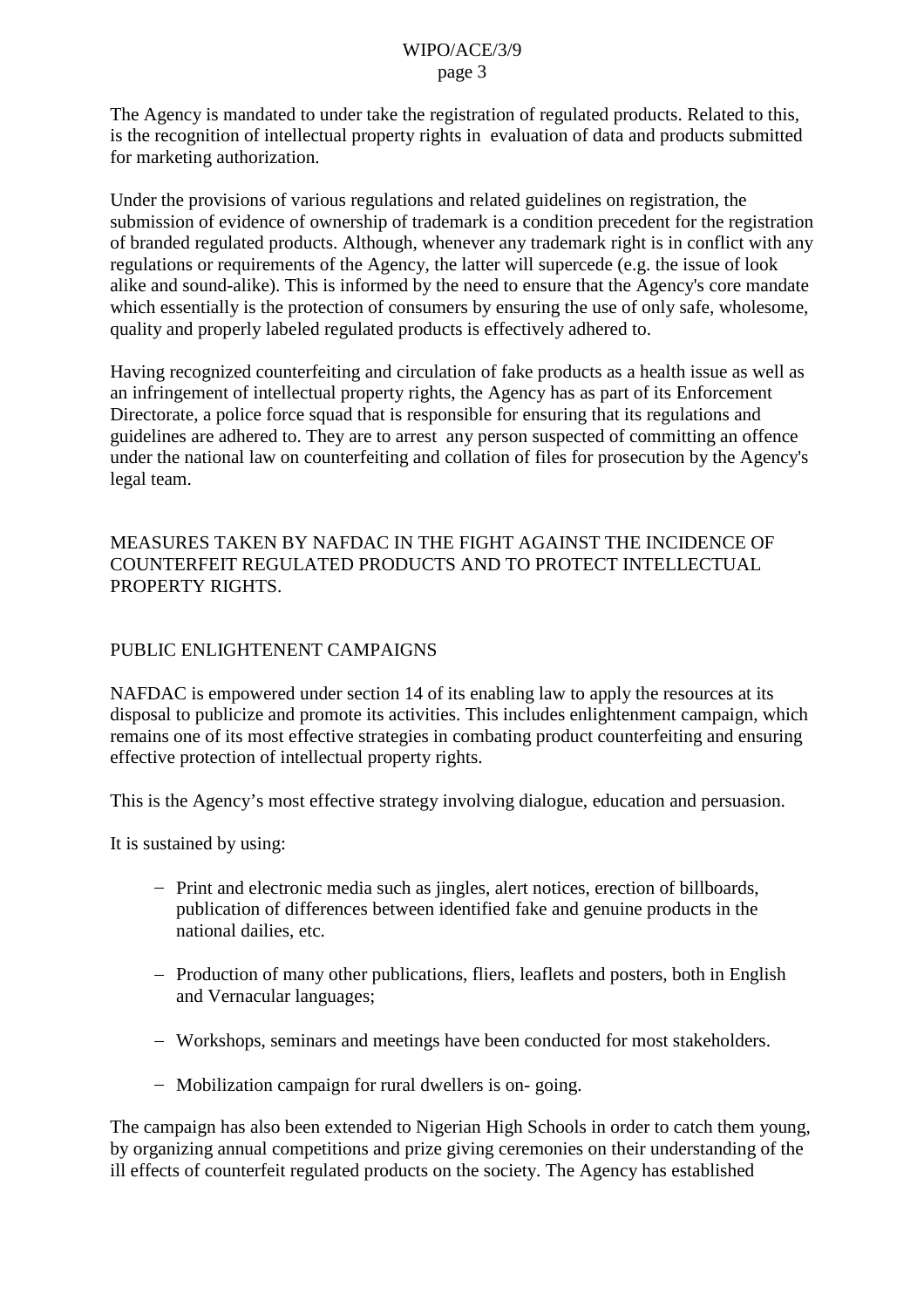NAFDAC Consumer Safety Clubs in most schools in Nigeria. These activities are further geared towards educating the young ones on the dangers of counterfeit regulated products, inculcating in them the value of genuine products and encouraging them to join NAFDAC in this fight.

Enlightenment and the resultant change of heart are result-oriented and complementary to prosecution, which the Agency had used over the years with little success.

Above all, NAFDAC enlightenment campaigns have greatly empowered the public to recognize and reject counterfeit regulated products, thereby enhancing public awareness of intellectual property rights.

## ADVOCACY AND COLLABORATION WITH RELEVANT STAKEHOLDERS

In line with one of the functions as contained in section  $5(r)$  of its enabling law, which empowers the Agency to liaise with relevant establishments within and outside Nigeria in pursuance of its mandate, it has working relationship with the Police, Customs, the Ports Authority, the National Drug Law Enforcement Agency, the Standards Organization of Nigeria etc. This type of collaboration is to address areas of overlapping functions, which counterfeiters are wont to exploit. Good collaboration enhances effective enforcement. This collaboration has resulted in the designation of exclusive ports of entry for regulated products and release of cargo manifests from the ports authority, shipper's council and all airlines to the Agency for comprehensive inspection of cargo.

Moreover, there are various administrative bodies set up by the government where stakeholders meet to formulate policies and review strategies for combating the incidence of counterfeit products.

Also, one of the gains of the Advocacy and collaborative efforts is an understanding between the Agency and Central Bank of Nigeria to require clearance permit from NAFDAC prior to issuance of foreign exchange to manufacturers and importers of pharmaceutical products to ensure that they are genuine and authorized by NAFDAC.

The Agency has various understanding with relevant regulatory agencies such as the United States Food and Drug Administration (USFDA) aimed at pursuing areas of collaboration in the area of information exchange, staff training and technical assistance.

# PARTICIPATION AND COLLABORATION WITH THE LEGISLATURE

The Agency has had several meetings with members and relevant committees of the two legislative houses of the National Assembly in Nigeria namely: the House of Representative and the Senate in order to strengthen the Agency's laws on counterfeiting of products and its regulatory framework among other things. In this regard, a draft bill on NAFDAC has been forwarded to the legislature which is currently receiving attention. The Agency has made various contacts and hopes to diligently follow-up the passage of the bills and its eventual assent by the President of the Federal Republic of Nigeria.

## COLLABORATION WITH THE BAR

NAFDAC has continued to collaborate with the Nigerian Bar Association due to the strategic role they play in the administration of justice. The Agency has honoured several invitations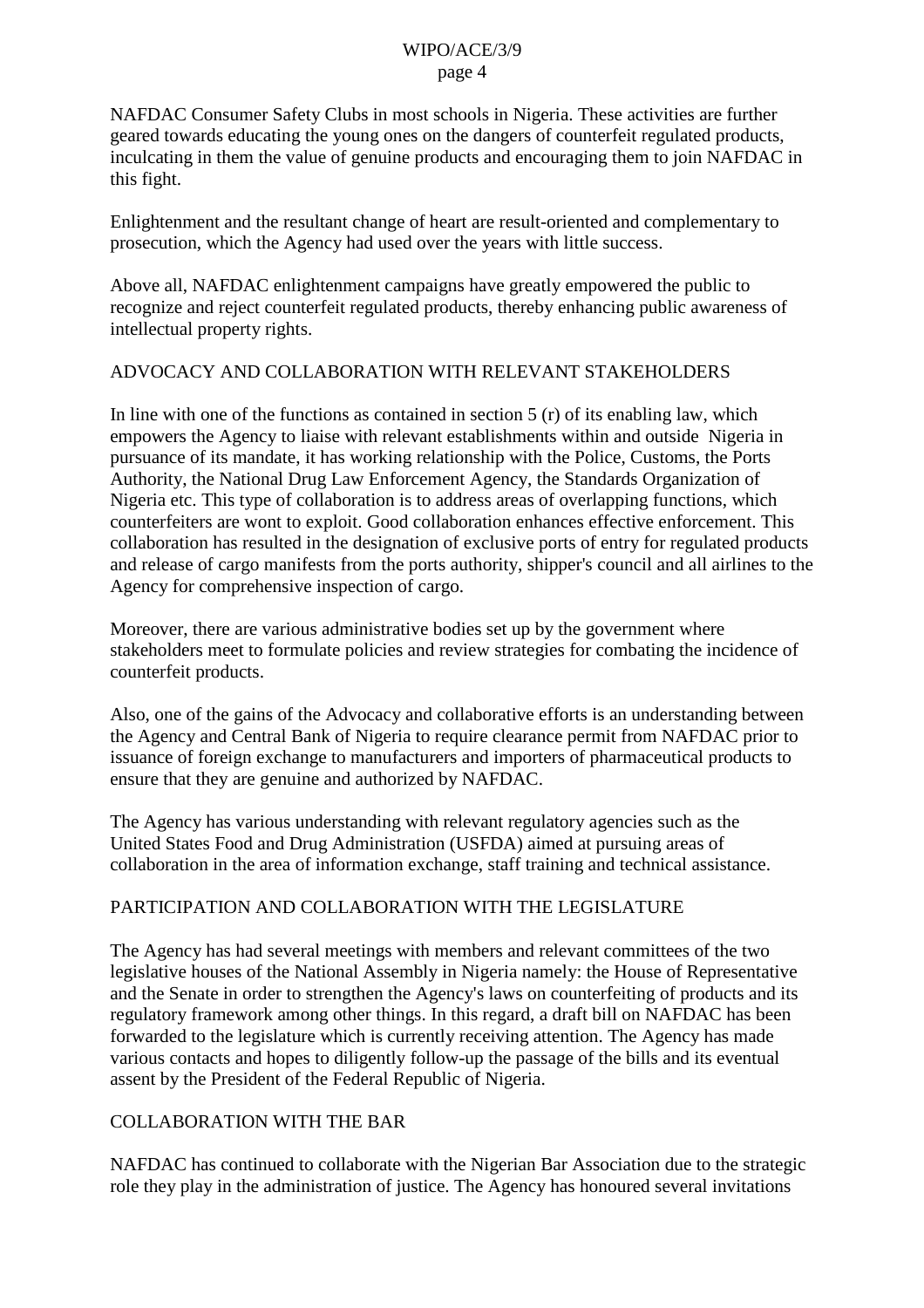from them to address their members on the need for effective fight against counterfeit regulated products. For the most part, some of the frivolous and ill-motivated applications for injunctions restraining the Agency from dealing with counterfeiters are devised and pursued by lawyers on the prompting of their unscrupulous clients. The Agency concedes the fact that a great number of gentlemen of the bar may not be aware of the dangers of counterfeit products, hence the Agency's desire to embark on advocacy drive.

Moreover, the Agency has called and keeps calling on the members of the Bar Association to bring their tremendous influence and clout to bear on the legislature to ensure that the laws particularly in the area of sentencing of convicted counterfeiters, who get very minimal sentence for the commission of this very dangerous class of offences, are reviewed.

# COLLABORATION WITH THE JUDICIARY

Following the massive enlightenment campaign by the Agency, there is sudden national awakening that the issue of counterfeiting, which is tied to intellectual property rights, is a major public health issue.

Indeed it has become a national issue. The Agency has also paid numerous visits to members of the judiciary to ensure the mounting of a conference for judges. This has resulted in the approval of a conference on counterfeit pharmaceuticals and by extension other regulated product by the National Judicial Institute, in association with the Agency, from 18th to  $19<sup>th</sup>$  October 2006.

It is pertinent to mention that the National Judicial Institute is part of the Nigeria Judicial system entrusted with the training and continued education of judges. No doubt, this training, which will become a regular feature in the Agency's regulatory calendar, will enrich judges' knowledge of intellectual property rights and the scourge of counterfeit products. The exemplary decision of Honourable Justice Adeniyi Ademola sitting at the Federal High court in Kano Nigeria in the case of Federal Republic of Nigeria Vs Nonye Iwunze involving the counterfeiting of some drugs in the year 2005 wherein the Judge sentenced the offender on conviction to 5yrs imprisonment or option of fine to the tune of N500,000.00 on the two counts is worthy of mention.

## BLUE PRINT ON ANTI-COUNTERFEITING

Realizing the complexity in the Intellectual property rights protection and the anti-counterfeiting campaign; the Agency published a blueprint to guide her in that regard. The blue print covers the year 2005-2010.

The strategy will address issues such as

- Sustained consumer awareness and education;
- Enhancement of partnership between the regulated product manufacturer/importer and NAFDAC especially in the areas of policy implementation, communication and introduction of modern security features;
- Provision of more effective legal framework for control and prosecution of counterfeiters;
- Collaboration with other stakeholders both nationally and internationally;
- Effective monitoring, surveillance and enforcement.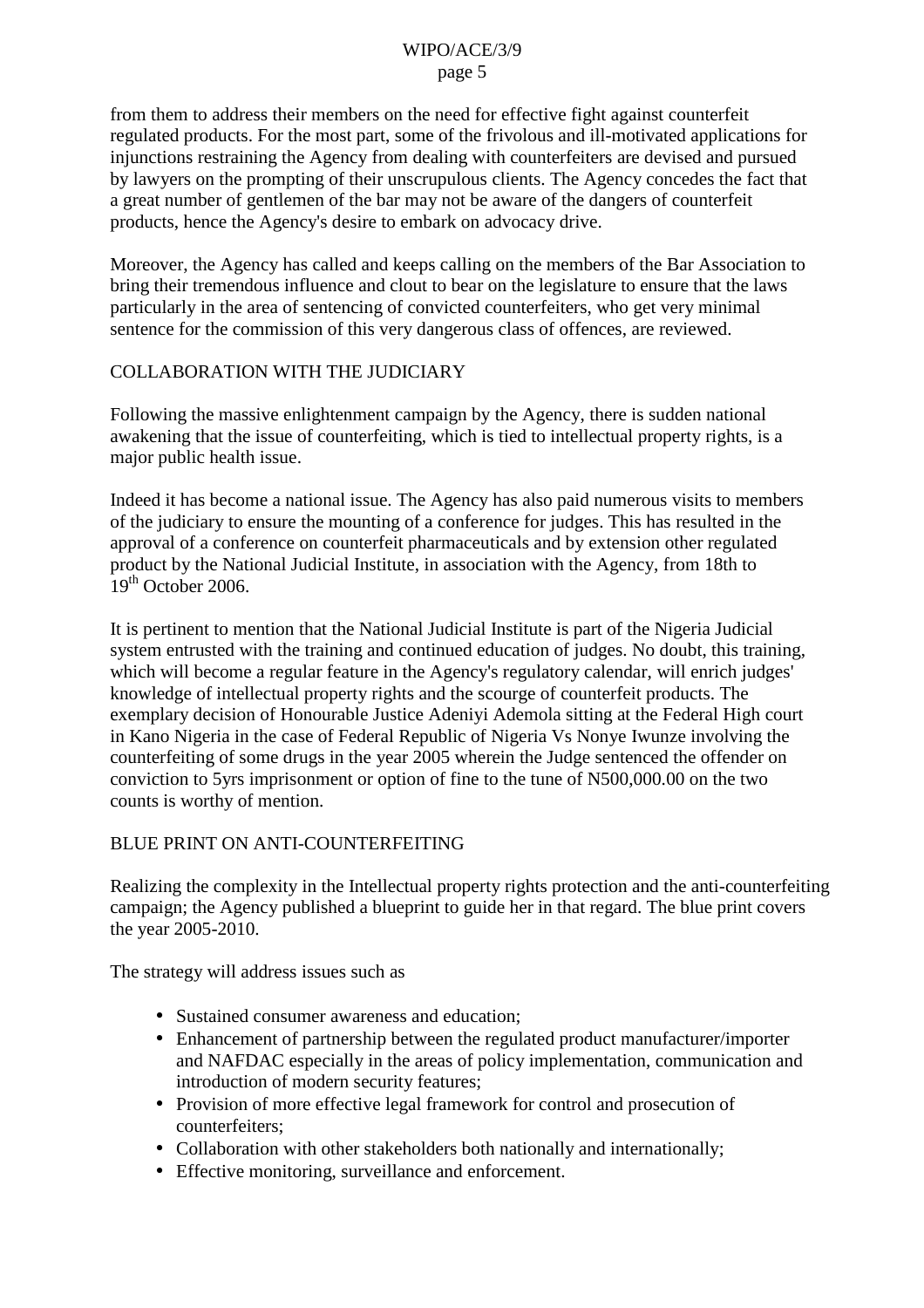#### STAFF RE-ORIENTATION AND MOTIVATION

At the inception of NAFDAC present administration, the need for staff re-orientation was glaring. A total change of mindset and in fact, an organizational cultural revolution were needed.

The following measures were undertaken to reposition staff for better effectiveness:

- Retrenchment of corrupt, redundant and incorrigible staff;
- Induction training for new staff, specialized in-house and overseas training and computer appreciation courses were organized;
- Availability of information technology tools;
- Effective delegation of duties and staff empowerment;
- Constant staff performance monitoring to ensure commitment and effectiveness;
- Hard work, dedication and integrity are adequately compensated to encourage staff;
- Leadership by example is highly emphasized;
- Streamlining and Strict Enforcement of Registration Guidelines.

NAFDAC has strengthened its registration processes with some administrative guidelines:

- All drugs must comply with laboratory standards and inspection requirements before they are registered;
- Renewal of registration of drugs is every five years, while herbal medicine is yearly;
- NAFDAC insists on fixing of NAFDAC REGISTRATION NUMBER on the label of all products to enable the public identify authorized drugs;
- Drugs can be imported for only ten years, after which the importer must start producing locally.

#### STOPPING THE IMPORTATION OF COUNTERFEIT REGULATED PRODUCTS TO NIGERIA AT SOURCE

To achieve this, NAFDAC has put in place some administrative guidelines which include:

- NAFDAC officials must inspect factories anywhere in the world before they register or renew registration for drugs, cosmetics, food and other regulated products to ensure Good Manufacturing Practice (GMP) compliance;
- NAFDAC has appointed analysts in India, China and Egypt who re-certify drugs before exportation to Nigeria;
- NAFDAC requires mandatory pre-shipment information to be provided by all importers before the arrival of their drugs;
- Nigerian banks insist on NAFDAC's clearance before processing financial documents for drug importers.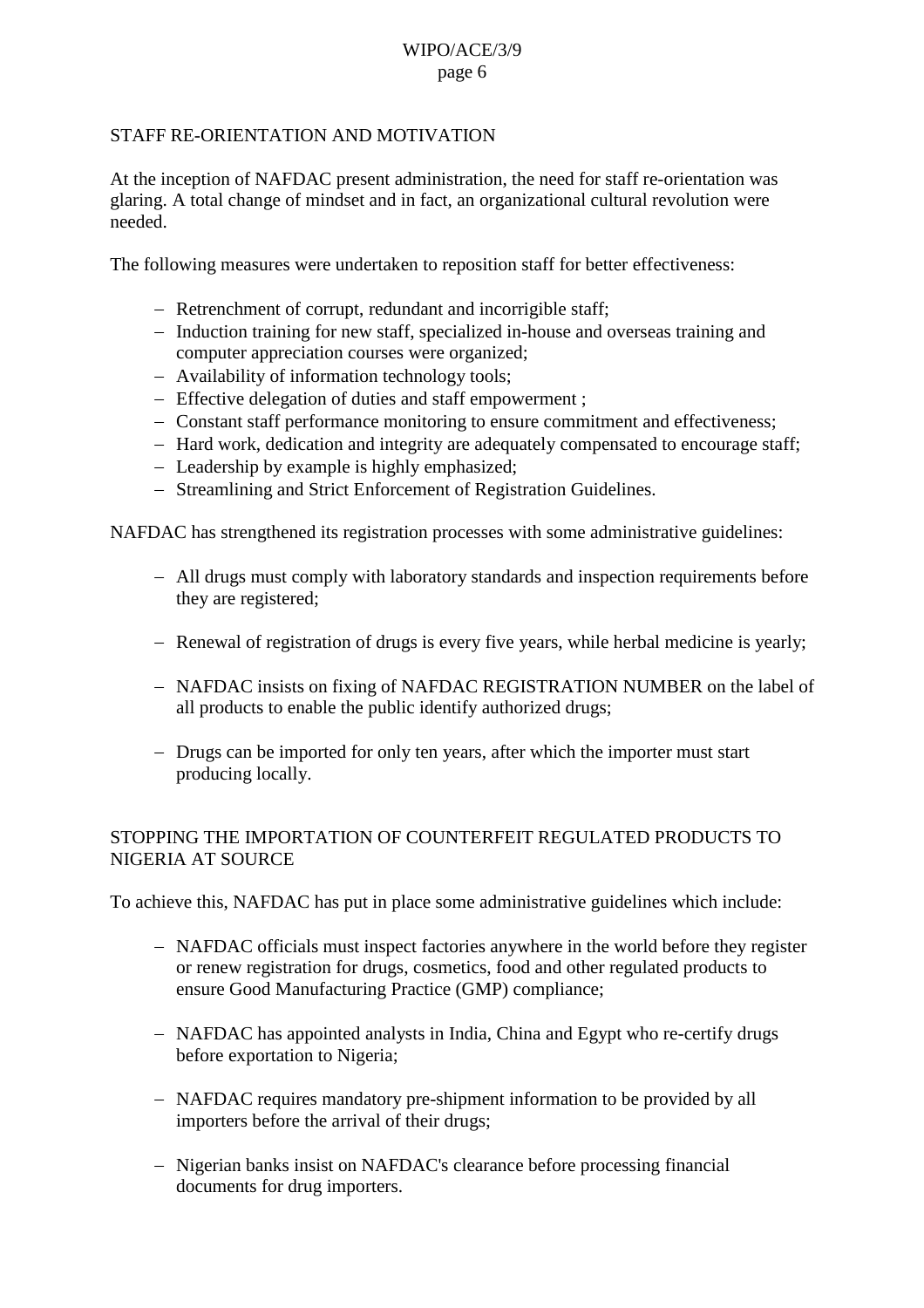## BEEFING UP SURVEILLANCE AT ALL PORTS OF ENTRY

NAFDAC has re-enforced the two new directorates of Ports Inspection and Enforcement for more effective surveillance at all ports of entry, and better enforcement activities respectively.

Hitherto, land and sea borders were major routes of importation. The Agency, having considerably intensified surveillance at these borders, drug counterfeiters resorted to using airlines. Consequently, NAFDAC issued a guideline that any aircraft that lifts drugs to Nigeria without obtaining NAFDAC's authorization from their clients would be grounded.

Mopping Up Counterfeit Drugs Already in Circulation

Cognizance of Nigeria's many porous borders, NAFDAC embarks on planned, continuous and sustained surveillance at all markets and retail outlets for drugs.

This led to closure of 2 major drug markets for 3 -6 months. To achieve high level of success with this mopping up exercise, NAFDAC has put in place the following administrative guidelines:

 Confiscation and subsequent destruction of drugs from sellers who fail to provide a proper invoice of purchase with full name and address, in order to trace the big time importers and distributors of fake drugs.

Faced with the frustrations of evacuating many lorry loads of fake drugs from warehouses on tip off without anybody accepting ownership, NAFDAC notified the public that whenever the importer cannot be traced, the landlord of the premises used for the storage of fake drugs would be arrested, with a view to tracing the fake drug importer. In one occasion in Lagos, it was only after the landlord of the warehouse was arrested that the fake drugs' owner surfaced.

Raids are regularly carried out on drug hawkers, and their drugs are confiscated and destroyed.

Fake drug dealers are also traced through reports from health professionals or victims and constant tip-off from the public.

Routine sampling, checking and testing of all NAFDAC registered drugs in circulation are routinely carried out.

MONITORING GMP OF LOCAL MANUFACTURERS

NAFDAC regularly monitors local manufacturers of drugs and other regulated products. Compliance directives are issued and enforced to the letter when lapses are observed. While prosecution is carried out when counterfeit regulated products are manufactured.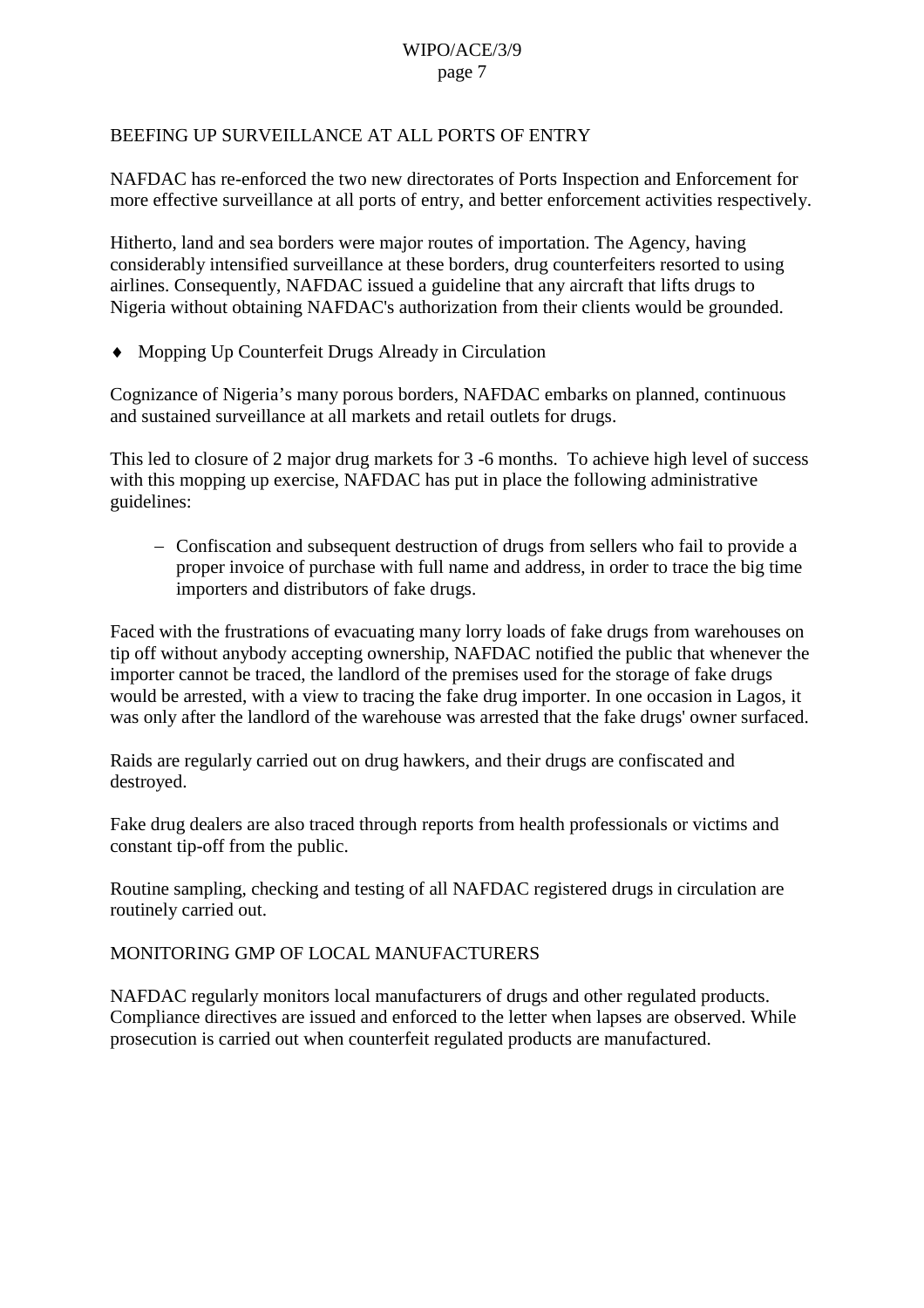#### SOME OF THE ACHIEVEMENTS AND GAINS RECORDED

- Sanitized the food and drug industry and created a reasonably well regulated environment which have saved the lives of millions of Nigerians and boosted the economy by encouraging local industries, genuine importers and foreign investors.
- Immense public awareness resulted in the participation of all stakeholders in the promotion of food and drug regulation in Nigeria, and awakened the international consciousness that Nigeria is no longer a dumping ground for fake drugs.
- The level of incidence of fake/unregistered drugs has been reduced by about 90% from what it was in 2001.
- The production capacities of local pharmaceutical industries have increased tremendously, and 22 new drug manufacturing outfits were established in the last 5 years.
- The confidence of investors in the pharmaceutical industry has been reinforced as evidenced by the continuous upward movement in the share prices of the pharmaceutical companies quoted in the Nigerian stock exchange.
- Ban on made-in-Nigeria drugs has been lifted by other West African countries.
- Many Multinational Drug Companies are coming back to Nigeria due to improved regulatory environment.
- From April 2001 to January 2006, NAFDAC carried out over 100 destruction exercises of counterfeit and substandard products valued at about US\$100 million.
- From 2001 to July 2005, over 1,000 raids were carried out on distribution outlets of fake drugs.
- 45 convictions were secured in respect of counterfeit-drug related cases, and over 56 cases are pending in courts.
- Sanctions on erring manufacturers and importers are increasing steadily. 2,226 in 2002; 3,178 in 2003; and 3,460 in 2004 and 4,132 in 2005.
- By reason of NAFDAC requirements the Nigerian Patent and Trademark Office is enjoying increased patronage evidenced with upsurge in application for Trademarks relating to NAFDAC regulated products.

## **CONCLUSION**

There is no doubt that massive, sustained public enlightenment and education of consumers, importers, distributors and retailers of regulated products ensures willful compliance to regulatory requirements and enables the regulator focus on primary responsibilities which is safeguarding public health. While the responsibility for enforcement of intellectual property